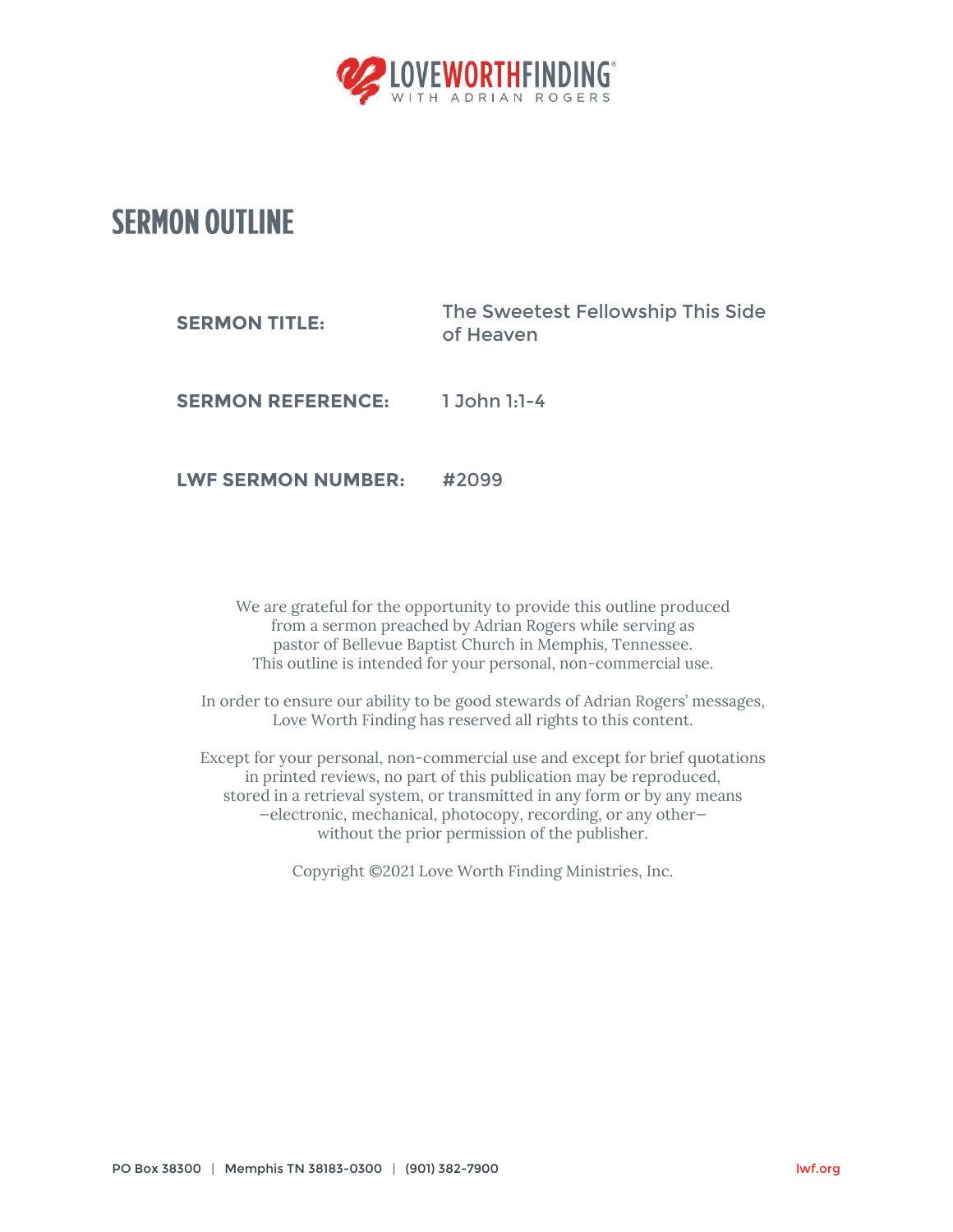- 1) INTRODUCTION
	- a) The theme of 1 John is fellowship.
	- b) John wrote five books of the Bible:
		- i) The Gospel of John
			- (1) The purpose of this book is to lead us to faith in Christ.
		- ii) Revelation
			- (1) The purpose of this book is to comfort saints, to help us understand the days in which we're living, and to give us a hope for the second coming of the Lord Jesus.
		- iii) The epistles of 1 John, 2 John and 3 John
			- (1) These were written to confirm saints.
			- (2) The theme for 1 John are the words "know," "fellowship" and "life."
	- c) 1 John 1:1-4
		- i) This fellowship comes through the life that we have with the Lord Jesus Christ.
	- d) People can exist and not have life.
		- i) 1 Timothy 5:6
			- (1) This speaks of an unsaved woman.
		- ii) John 10:10
			- (1) In this passage, Jesus was speaking to people whose hearts were beating, but He said that they did not have life.
				- (a) They had an existence.
				- (b) They did not have life that is full and free in the Lord Jesus Christ.
	- e) Man is a spirit; and being spiritual, we need not just existence but life through the Spirit in the Lord Jesus Christ.
	- f) Many people today are living life backward.
		- i) Rather than glorious, their lives are evil because they do not know the Lord Jesus Christ as their personal Savior and Lord.
	- g) In order to experience and enjoy this life that is full and free, the Apostle John shows us three specific things found in our Scripture today.

## 2) A FACT ESTABLISHED (1 JOHN 1:1)

- a) 1 John 1:1
	- i) The devil always wants to distort and deny truth.
		- (1) The greatest truth is the truth about the Lord Jesus Christ.
		- (2) The devil has been trying to confuse people as to who the Lord Jesus is, was and always will be.
	- ii) In John's day, there was a false cult known as the Gnostics.
		- (1) The Greek word "gnosis" means "to know."
		- (2) Gnostics felt that they had superior knowledge.
		- (3) They believed that anything physical or material was evil, so they believed that the true Messiah could not have had a material, physical body.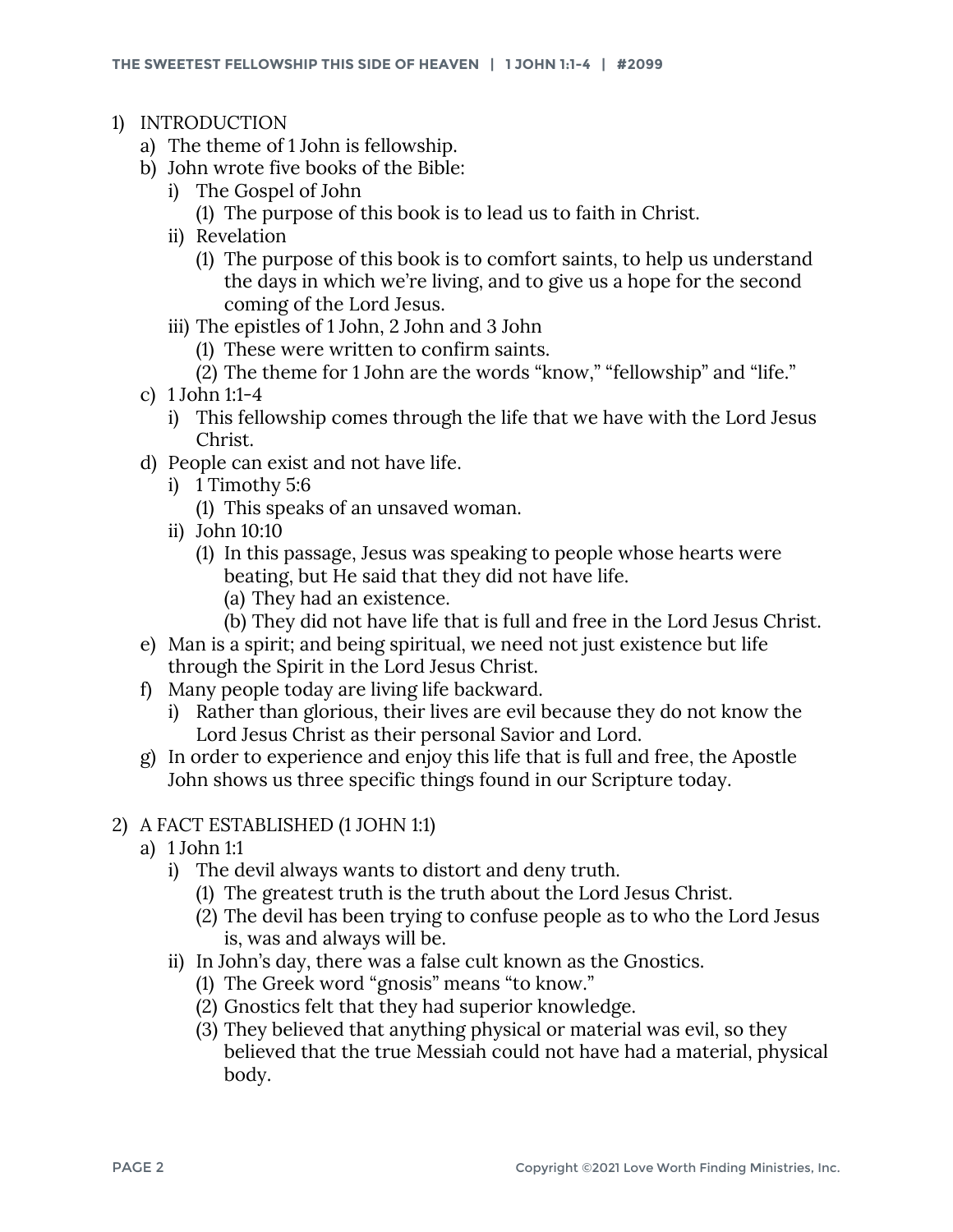- (a) They believed that the Jesus who was here on Earth was sort of a phantom and not real.
- iii) John is going to show that Jesus Christ literally, physically, bodily walked here on this Earth, and he said that he was an eyewitness to that.
- b) There are still false cults today, and almost every false cult is wrong primarily about Jesus Christ.
	- i) If they are wrong about Jesus, it doesn't matter what they're right about.
	- ii) Jesus is God in human flesh.
		- (1) Jesus is co-equal and co-eternal with Almighty God.
	- iii) 2 John 1:10
	- iv) 2 John 1:9
		- (1) If a person is wrong about Jesus, then he doesn't know God. (a) John 14:6
- c) Jesus is an eternal fact.
	- i) 1 John 1:1
		- (1) He is the Christ of the eternities.
	- ii) John 1:1
		- (1) Before anything began, Jesus was there.
		- (2) "The Word" is God's name for Jesus.
			- (a) Revelation 19:13
				- (i) Jesus is called in this verse the "Word of God".
			- (b) 1 John 1:1
				- (i) Jesus is called the "Word of life."
	- iii) A "word" is the expression of an invisible thought or an idea. (1) Jesus is the visible expression of the invisible God.
	- iv) Jesus is God's first word.
		- (1) He was there in the beginning.
		- (2) John 1:1
	- v) Jesus is God's full word.
		- (1) Revelation 1:8
			- (a) Alpha and omega are the first and last letters of the Greek alphabet.
			- (b) Jesus is God's alphabet; anything that God is going to say, He's going to say through Jesus and by Jesus.
	- vi) Jesus is God's final word.
		- (1) Hebrews 1:2
		- (2) When we've said "Jesus," we've said it all.
			- (a) You can't say anymore and don't need to say anymore.
		- (3) All of the revelation of God is wrapped up in the Lord Jesus Christ.
- d) Jesus is a physical fact.
	- i) 1 John 1:1
	- ii) There was audible evidence.
		- (1) John said that they heard Him.
	- iii) There was visible evidence.
		- (1) John said that they saw Him.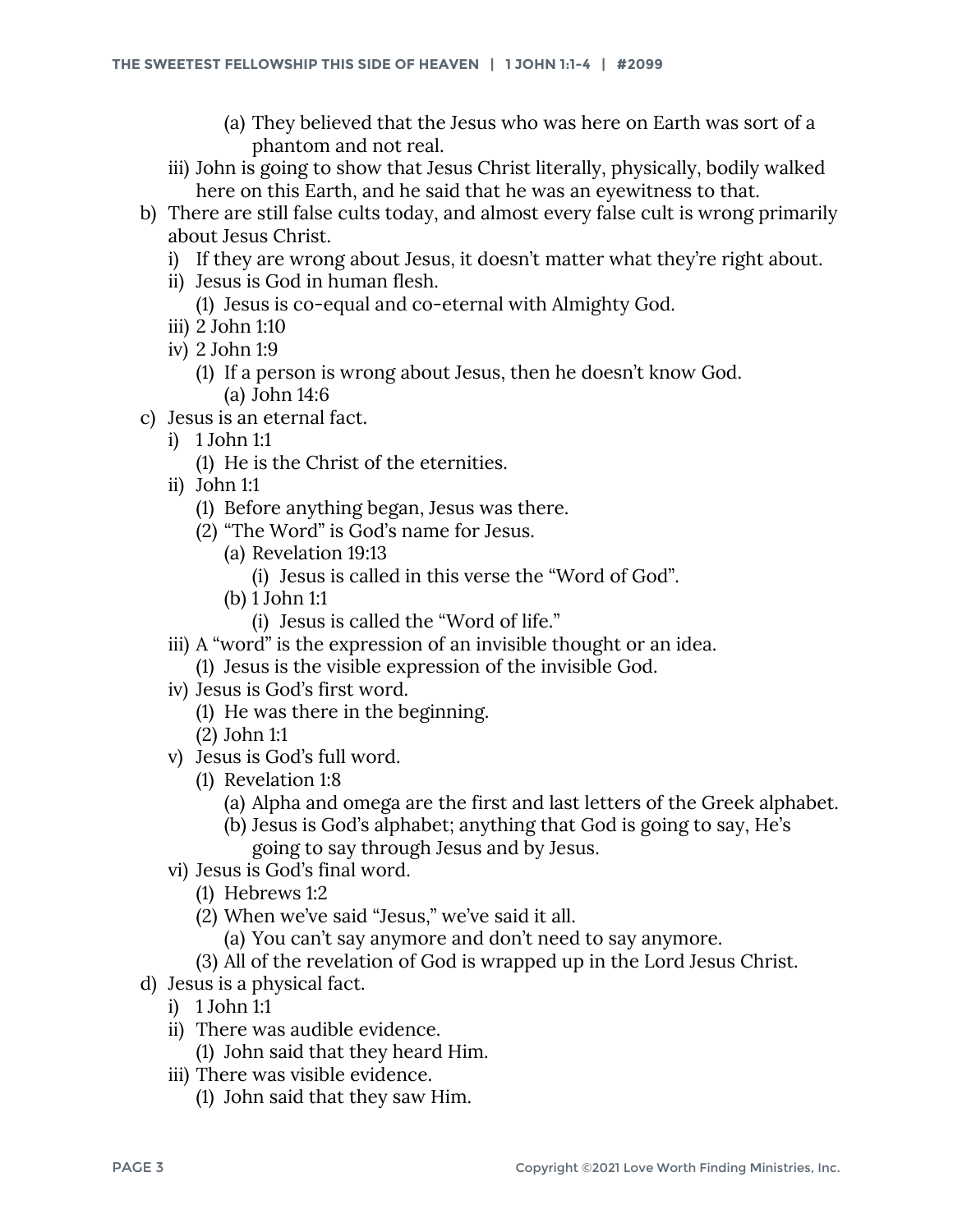- (2) 1 John 1:1
	- (a) The word used for "looked upon" in this passage is the word we get our word "theater" from, which means "to look carefully."
		- (i) John was with Jesus for three years, and he watched Jesus.
- iv) There was physical evidence.
	- (1) 1 John 1:1
		- (a) They touched Jesus.
	- (2) Jesus Christ was in human form.
		- (a) He was born of a virgin, and He was as much a man as if He were not God at all.
	- (3) It is as much a heresy to deny the humanity of Jesus as it is to deny the deity of Jesus.
		- (a) He was God.
		- (b) He wasn't half God and half man.
		- (c) He wasn't all God and no man.
		- (d) He wasn't all man and no God.
		- (e) He was the God-man.
	- (4) If we deny the humanity of the Lord Jesus Christ, then we're denying Christianity.
		- (a) Apart from His humanity, we could not be saved.
			- (i) He became a man to die on the cross.
			- (ii) Apart from the shedding of blood, there is no remission of sins.
		- (b) Apart from His humanity, we have no example.
			- (i) We cannot follow as an example the God in the glory because we're human.
			- (ii) But we can walk as Jesus walked.
				- 1. Every miracle that He did, He did not as God would do, but He did the miracle as man filled with the Holy Spirit would do the miracle.
				- 2. All of the life that He lived, He lived as a man; and He depended upon the same power that we can depend upon.
			- (iii)He's our Redeemer because He's a man.
			- (iv)He's our example because He's a man.
			- (v) He's our comforter because He's a man.
		- (c) Hebrews 4:15
- e) Jesus is a spiritual fact.
	- i) 1 John 1:1-2
		- (1) The Apostle John states that he tells us what he saw so that we can believe.
	- ii) The Lord Jesus is not here now in a physical body, but the Holy Spirit of God reveals Him.
		- (1) As the Apostle John heard Him, faith now becomes the ear of the soul.
		- (2) As the Apostle John saw Him, faith now becomes the eye of the soul.
	- iii) We can know the Lord Jesus through the Spirit.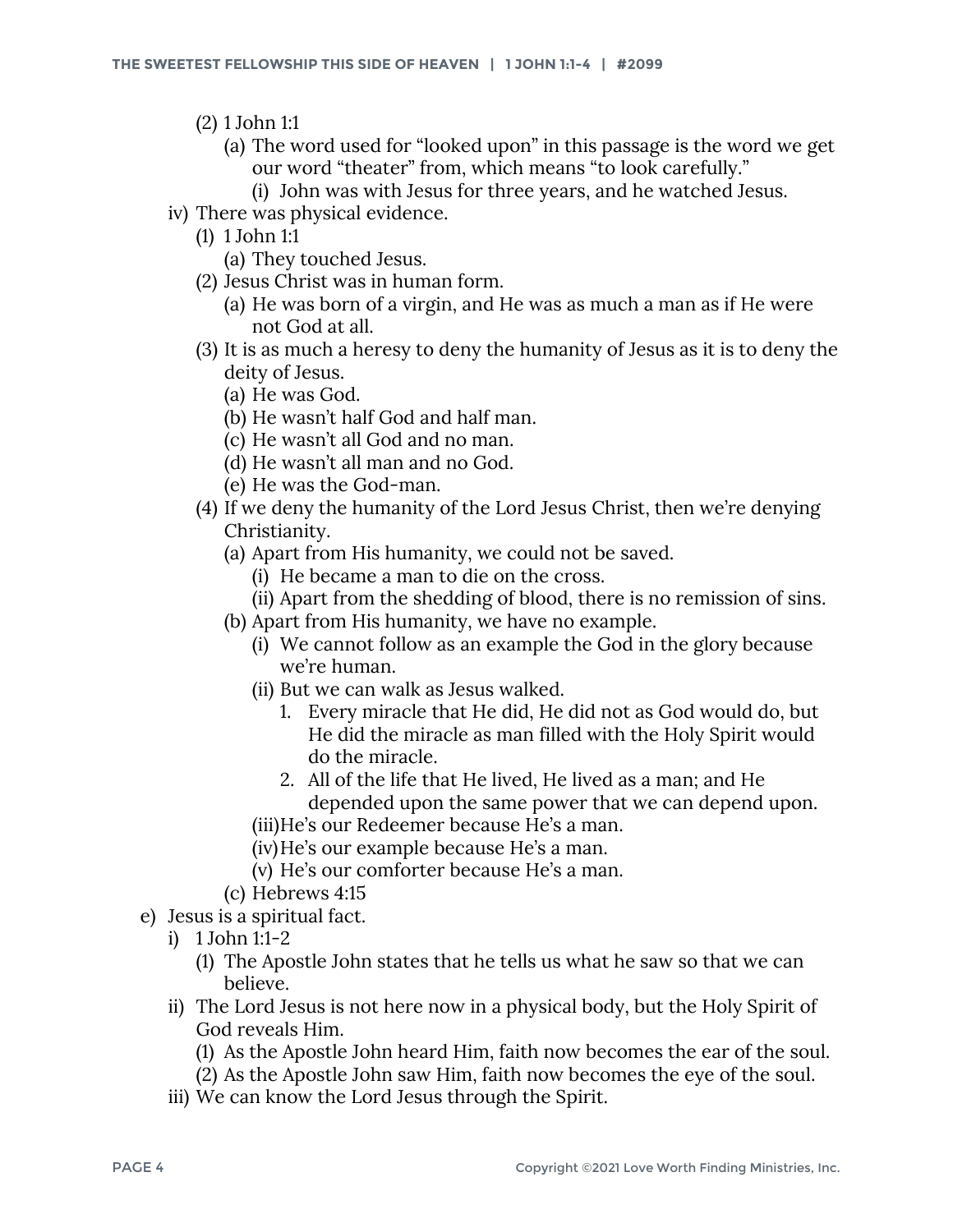- (1) 1 John 5:9
	- (a) God sends the Holy Spirit to testify to the words of the apostles, and we have the words of the apostles.
	- (b) We are not dependent upon oratory, illustration or logic to convince someone.
		- (i) The Holy Spirit of God is here to testify that what John said is true.
			- 1. That is the witness of God.
- iv) The Holy Spirit of God testifies unto the Lord Jesus Christ.
- 3) A FELLOWSHIP EXPERIENCED (1 JOHN 1:2-3)
	- a) 1 John 1:2-3
		- i) John wants to share it.
		- ii) Anyone who sees it, hears it and knows it wants to share it.
			- (1) This is why we're called witnesses and not lawyers. (a) A lawyer argues a case; a witness tells what he has seen and heard.
			- (2) The only person who can't witness is the person who hasn't seen or heard anything.
	- b) What is fellowship?
		- i) It is not coffee and donuts.
		- ii) 1 John 1:3
			- (1) The word "fellowship" is the Greek word "koinonia," which means "to hold things in common."
	- c) Because of the established fact of Jesus, there is fellowship that is experienced.
		- i) We can have fellowship with one another.
		- ii) We have fellowship with the Father and with His Son, Jesus Christ.
			- (1) We have nothing in common with the Father.
				- (a) He is holy; we are unholy.
			- (2) 1 John 1:5-6
				- (a) There is a great chasm between us and Almighty God.
				- (b) God sent the Lord Jesus Christ to take something that is common between us: human flesh.
			- (3) Jesus became a man and never discarded His deity.
			- (4) Jesus took on the nature of man that we might take on the nature of God.
				- (a) 2 Peter 1:4
					- (i) The word "partakers" here is the same word that is translated "fellowship" in 1 John 1:3.
		- iii) We have fellowship with God through the Lord Jesus Christ.
	- d) Not only do we have fellowship with God, but we have fellowship with one another.
		- i) When we are born of God, we share the same nature; and the Jesus in me will love the Jesus in you.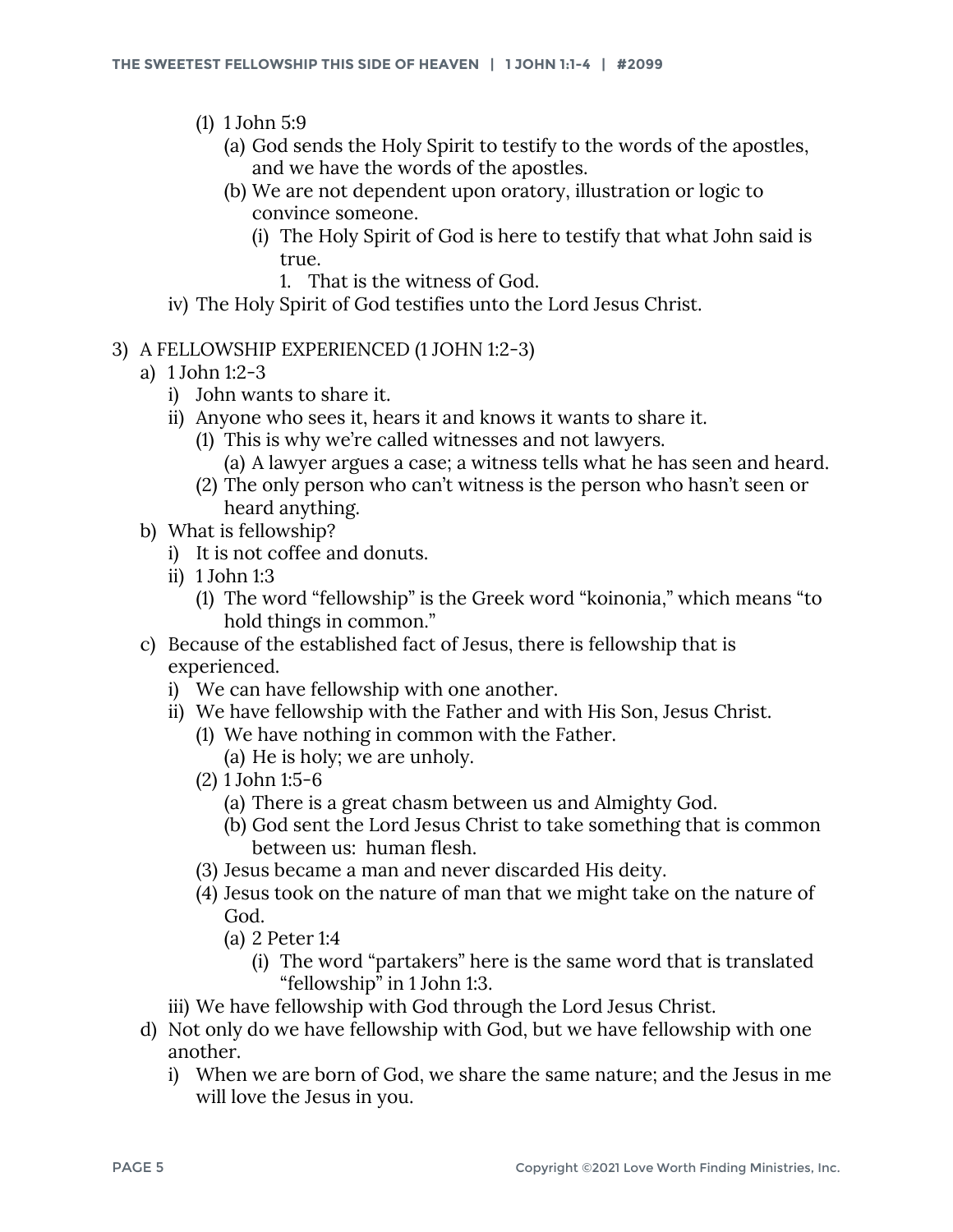- ii) Philippians 1:5
- iii) Philippians 2:1
- e) The Bible teaches that a Christian is not to marry an unsaved person.
	- i) 2 Corinthians 6:14
	- ii) A twice-born person is a child of God, and a person who is not twice-born is a child of Satan.
	- iii) There is no fellowship and no common life.
		- (1) The Christian wants to go to church on Sunday, but the unsaved person wants to sleep in on Sunday.
		- (2) The saved person wants to give, but the unsaved person doesn't want to give.
		- (3) The saved person wants to make Sunday a holy day, but the unsaved person wants to make it a holiday.
		- (4) Christians want to pray when a crisis comes, but a pagan ridicules prayer.
		- (5) The Christian wants their children to be taught the things of God, but the unsaved person doesn't care.
		- (6) At some point the Christian spouse will begin acting like the unsaved spouse rather than the unsaved spouse acting like the Christian.
	- iv) Ecclesiastes 4:12
	- v) We should never marry a person in order to reform them.
	- vi) Don't ever date a person whom you would not marry.
	- vii)When we have the nature of God in us and we are born of the Spirit and partakers of the divine nature, then we are to seek out for a life partner someone who also has the same koinonia, that same fellowship with the Father and, therefore, with us.
- f) What holds our churches together is Jesus.
	- i) The Jesus in me will love the Jesus in you.
	- ii) When we love Jesus, we are going to love one another.
- 4) A FULLNESS ENJOYED (1 JOHN 1:4)
	- a) 1 John 1:4
	- b) There is no joy like the joy of knowing one another in the Lord Jesus Christ.
	- c) Everyone wants joy.
		- i) John said that he wrote this book that we might have joy. (1) 1 John 1:4
		- ii) We can look all over for joy, but we won't find joy until we find it in the Lord Jesus Christ.
	- d) Joy is the byproduct of fellowship with God and fellowship with the family of Christ.
		- i) Psalm 16:11
	- e) Sin promises joy, but it never delivers it.